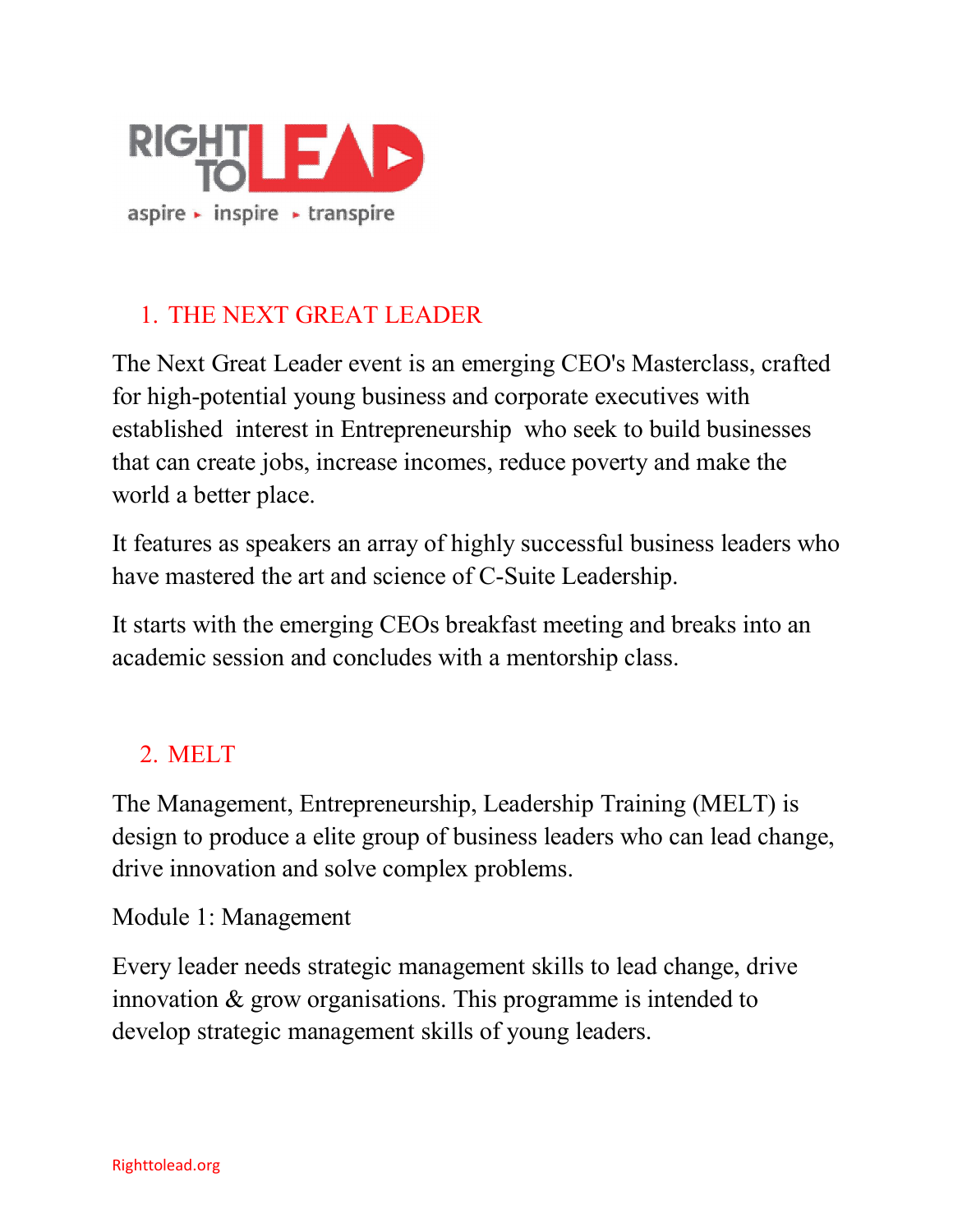### Module 2: Entrepreneurship

This is a social enterprise programme that seeks to develop a new generation of social entrepreneurs who can create jobs, increase incomes and reduce poverty

### Module 3: Leadership

This leadership potential management programme seeks to discover, develop and deploy a new generation of servant leaders educated to global standards who can lead innovation.

### Module 4: Training

This training comprises 120hours of learning including 40hours of guided learning plus 60hours of group work, group presentation, takehome assignment and books and journal reviews.

## 3. (GLAD)

The Governance and Leadership for Africa's Development (GLAD) is composed of four main courses, mainly; Governance, Leadership, Africa and Development.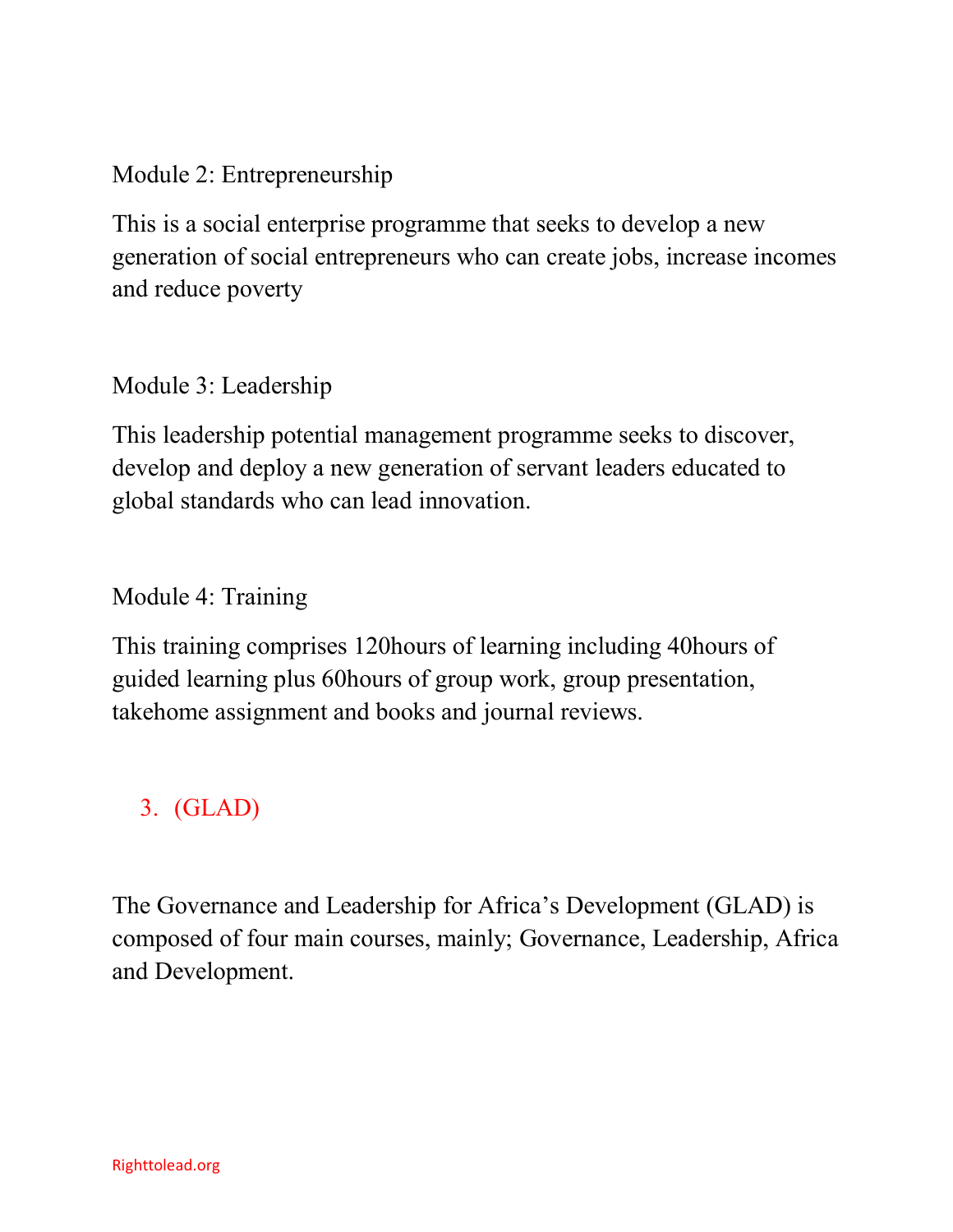### Module 1: Governance

This course will review the origin and background of the concept of governance and the critical analysis of the concept of good governance and its correlation with democratic stability, economic growth and development

### Module 2: Leadership

Exercising leadership in politics is an art and a skill on its own. The goal of this course is to provide a better understanding of those arts and skills, and to assess their proper role in a development oriented democratic political system.

Module 3: Development

This course is set out to understand and analyse the processes that are transforming people's lives around the world and how it can be applied in Africa. Participants will study key development issues and ideas, and develop skills to help solve development problems. .

#### Module 4: Africa

This is a diagnostic course that aims at identifying and finding solutions to Africa's numerous problems and developmental issues. Including corruption, war, disease, poverty and Public health difficulties.